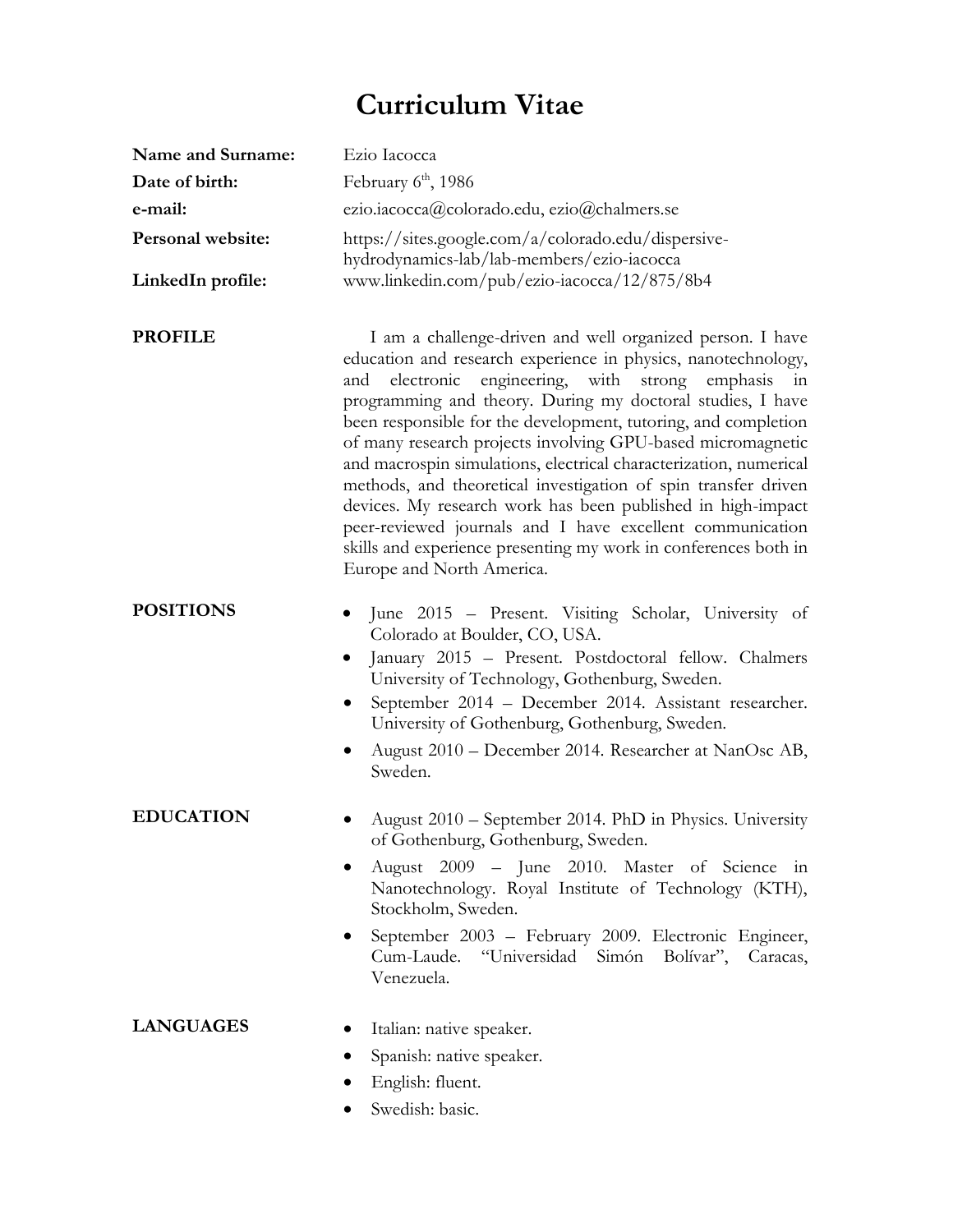# **HONORS, AWARDS, AND GRANTS**

# **PUBLICATIONS IN PEER REVIEWED JOURNALS.**

- 2015. Faculty of Science prize for best thesis in 2015. University of Gothenburg, Gothenburg, Sweden. http://science.gu.se/english/News/News\_detail//thesisprize-2015-to-ezio-iacocca.cid1324118
- 2015 2017. International Postdoc Grant (\$400,000 for 3 years) – Swedish Research Council.
- 2014. Selected as one of five finalists for Best Student Presentation Award and recipient of US\$250 at INTERMAG 2014, Dresden, Germany.
- 2011. Recipient of US\$1200 to attend the IEEE Magnetic School in New Orleans, USA.
- 2008. Cum-Laude Electronic Engineer, "Universidad Simón Bolívar", Caracas, Venezuela.
- 1. Y. Zhou, **E. Iacocca**, A. Awad, R.K. Dumas, F.C. Zhang, H.B. Braun, and J. Åkerman, *Dynamically stabilized magnetic skyrmions*, Nature Comm. **6**, 8193 (2015)
- 2. M. Madami, **E. Iacocca**, S.R. Sani, G. Gubbiotti, S. Tacchi, R.K. Dumas, J. Åkerman, and G. Carlotti, *Propagating spin waves excited by spin-transfer-torque: A combined electrical and optical study*, Phys. Rev. B **92**, 024403 (2015)
- 3. **E. Iacocca**, P. Dürrenfeld, O. Heinonen, J. Åkerman, and R.K. Dumas. *Mode-coupling mechanisms in nanocontact spin-torque oscillators*, Phys. Rev. B **91**, 104405 (2015)
- 4. T. Chen, A. Eklund, **E. Iacocca**, S. Rodriguez, G. Malm, J. Åkerman, and A. Rusu, *Comprehensive and macrospin-based magnetic tunnel junction spin torque oscillator model* – Part I: *Analytical model of the MTJ STO*, IEEE T. Electron. Dev. **62**, 1045 (2015)
- 5. T. Chen, A. Eklund, **E. Iacocca**, S. Rodriguez, G. Malm, J. Åkerman, and A. Rusu, *Comprehensive and macrospin-based magnetic tunnel junction spin torque oscillator model* – Part II: *Verilog-A model implementation*, IEEE T. Electron. Dev. **62**, 1037 (2015)
- 6. P. Dürrenfeld, **E. Iacocca**, J. Åkerman, and P.K. Muduli, *Modulation-mediated unlocking of a parametrically phase-locked spin torque oscillator*, Appl. Phys. Lett. **105**, 252404 (2014)
- 7. M. Ranjbar, P. Dürrenfeld, M. Haidar, **E. Iacocca**, M. Balinskiy, T.Q. Le, M. Fazlali, A. Houshang, A.A. Awad, R.K. Dumas, and J. Åkerman, *CoFeB-based spin Hall nanooscillators*, IEEE Magn. Lett. **5**, 3000504 (2014)
- 8. A. Houshang, S.R. Sani, P. Dürrenfeld, **E. Iacocca**, J. Åkerman, and R.K. Dumas, *Effect of excitation fatigue on the synchronization of multiple nanocontact spin-torque oscillators*, IEEE Magn. Lett. **5**, 3000404 (2014)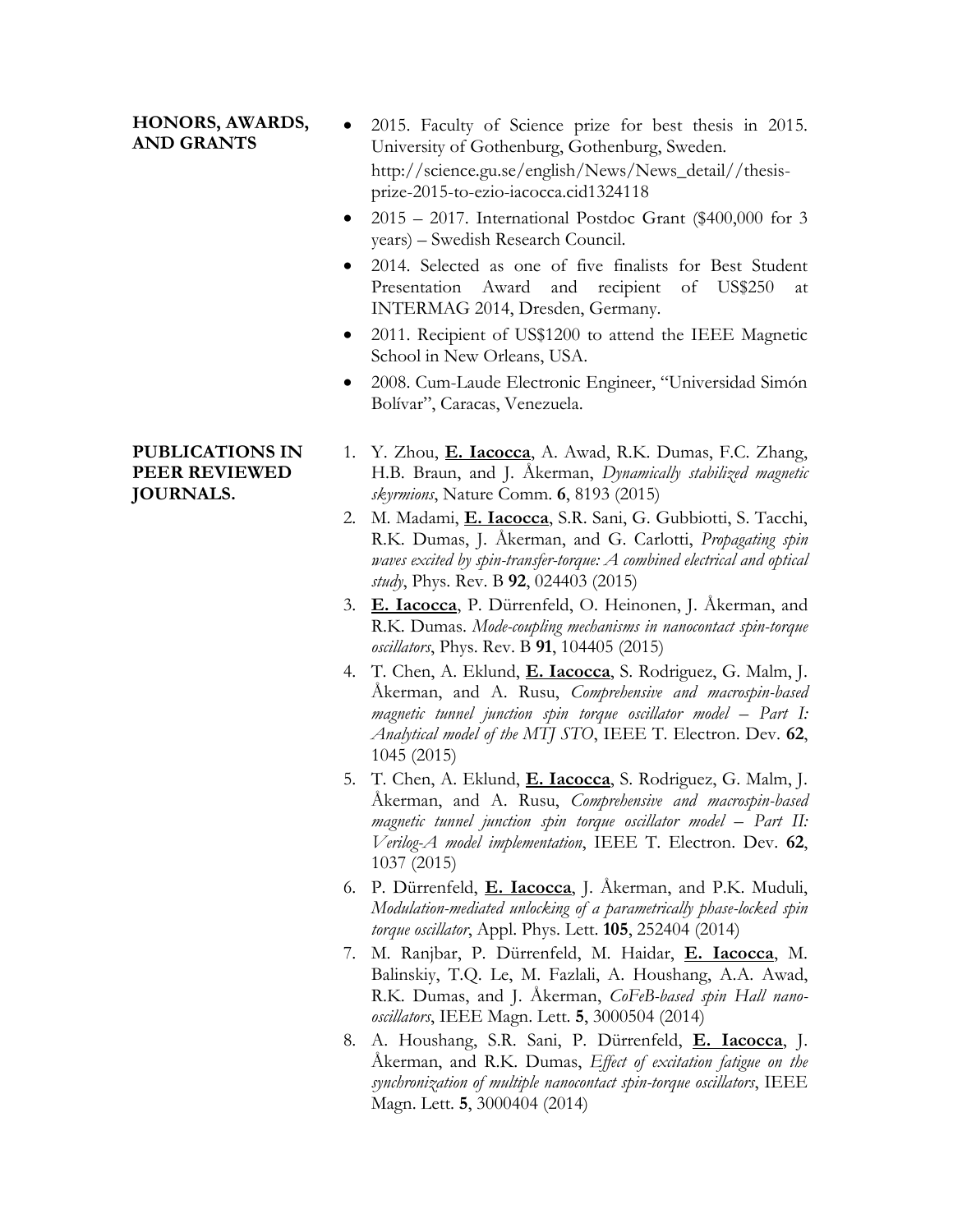- 9. R. Sharma, P. Dürrenfeld, **E. Iacocca**, O. Heinonen, J. Åkerman, and P.K. Muduli, *Mode-hopping mechanism generating colored noise in a magnetic tunnel junction based spin torque oscillator*, Appl. Phys. Lett. **105**, 132404 (2014)
- 10. R.K. Dumas, S.R. Sani, S.M. Mohseni, **E. Iacocca**, Ye. Pogoryelov, P.K. Muduli, S. Chung, P. Dürrenfeld, and J. Åkerman, *Recent advances in nanocontact spin-torque oscillators*, IEEE Trans. Magn. **50**, 1 (2014)
- 11. **E. Iacocca**, R.K. Dumas, L. Bookman S.M. Mohseni, S. Chung M. Hoefer, and J. Åkerman, *Confined dissipative droplet solitons in spin-valve nanowires with perpendicular magnetic anisotropy*, Phys. Rev. Lett. **112**, 047201 (2014)
- 12. **E. Iacocca**, O. Heinonen, P.K. Muduli, and J. Åkerman, *Generation linewidth of mode-hopping spin torque oscillators*, Phys. Rev. B **89**, 054402 (2014)
- 13. A. Eklund, S. Bonetti, S. R. Sani, S.M. Mohseni, J. Persson, S. Chung, A. Banuazizi, **E. Iacocca**, M. Östling, J. Åkerman, and G. Malm, *Dependence of the colored frequency noise in spin torque oscillators on current and magnetic field*, Appl. Phys. Lett. **104**, 092495 (2014)
- 14. P. Dürrenfeld, **E. Iacocca**, J. Åkerman, and P.K. Muduli, *Parametric excitation in a magnetic tunnel junction-based spin torque oscillator*, Appl. Phys. Lett. **104**, 052410 (2014)
- 15. S. Chung, S.M. Mohseni, S.R. Sani, **E. Iacocca**, R.K. Dumas, T.N. Ahn Nguyen, Ye. Pogoryelov, P.K. Muduli, A. Eklund, M. Hoefer, and J. Åkerman, *Spin transfer torque generated magnetic droplet solitons*. J. Appl. Phys. 115, 172612 (2014)
- 16. S.M. Mohseni, S.R. Sani, R.K. Dumas, J. Persson, T.N. Anh Nguyen, S. Chung, Ye. Pogoryelov, P.K. Muduli, **E. Iacocca**, A. Eklund, and J. Åkerman, *Magnetic droplet solitons in orthogonal nano-contact spin torque oscillators*, Physica B **435**, 84 (2014)
- 17. **E. Iacocca** and J. Åkerman, *Resonant excitation of injectionlocked spin-torque oscillators*, Phys. Rev. B **87**, 214428 (2013)
- 18. R.K. Dumas, **E. Iacocca**, S. Bonetti, S.R. Sani, S.M. Mohseni, A.Eklund, J. Persson, O. Heinonen, and Johan Åkerman, *Spin-wave-mode coexistence on the nano-scale: A consequence of the Oersted-field-induced asymmetric energy landscape*, Phys. Rev. Lett. **110**, 257292 (2013)
- 19. O. Heinonen, P.K. Muduli, **E. Iacocca**, and J. Åkerman. *Decoherence, mode hopping, and mode coupling in spin torque oscillators*, IEEE Trans. Magn. **49**, 4398 (2013)
- 20. S.M. Mohseni, S.R. Sani, J. Persson, T.N. Ahn Nguyen, S. Chung, Ye. Pogoryelov, P.K. Muduli, **E. Iacocca**, A. Eklund, R.K. Dumas, S. Bonetti, A. Deac, M.A. Hoefer, and J. Åkerman, *Spin torque-generated magnetic droplet solitons*, Science **339**, 1295 (2013)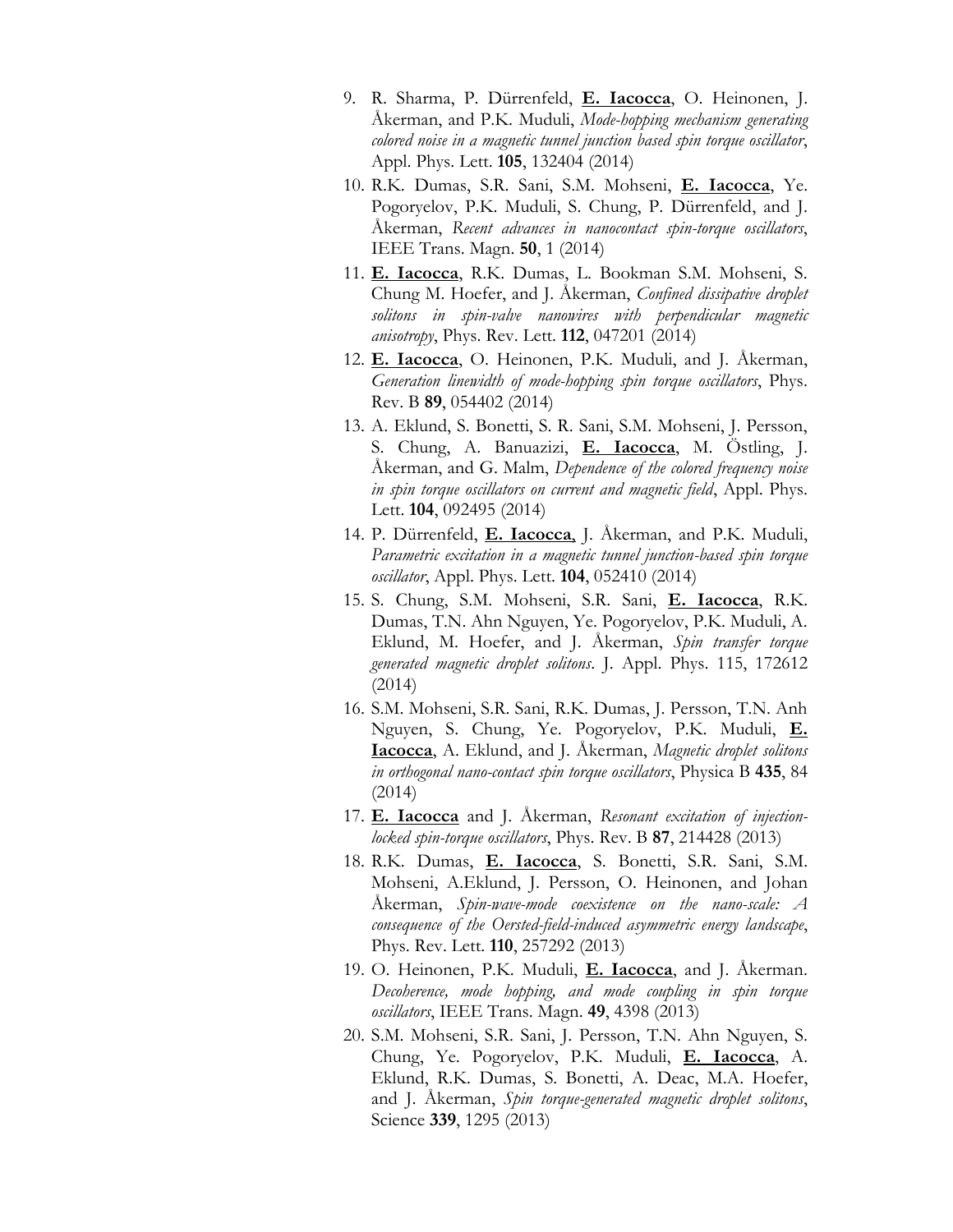- 21. **E. Iacocca** and J. Åkerman, *Analytical investigation of modulated spin-torque oscillators in the framework of coupled differential equations with variable coefficients*, Phys. Rev. B **85**, 184420 (2012)
- 22. **E. Iacocca** and J. Åkerman, *Destabilization of serially connected spin-torque oscillators via non-Adlerian dynamics*, J. Appl. Phys. **110**, 103910, (2011) (Selected for publication in the Virtual Journal of Nanoscale Science & Technology, December 12, 2011)
- 23. Ye. Pogoryelov, P.K. Muduli, S. Bonetti, **E. Iacocca**, F. Mancoff and J. Åkerman, *Frequency modulation of spin torque oscillator pairs*, Appl. Phys. Lett. **98**, 192501 (2011)
- 24. Y. Zhou, V. Tiberkevich, G. Consolo, **E. Iacocca**, B. Azzerboni, A. Slavin and J. Åkerman, *Oscillatory transient regime in the forced dynamics of a nonlinear auto oscillator*, Phys. Rev. B **82**, 012408 (2010)
- 1. July / August 2015 Visiting Scientist at Argonne National Laboratory, Lemont, IL, USA.
- 2. January 2013 Visiting Scientist at Argonne National Laboratory, Lemont, IL, USA
- 3. December 2012 Visiting Scientist at CNRS, Grenoble, France
- 4. September 2008 December 2008: Teaching assistant of Electronic Circuits I (Introduction to analog electronics)
- 5. August 2007 July 2008. Exchange student at the Royal Institute of Technology (KTH), Stockholm, Sweden
- 6. January 2007 July 2007. Teaching assistant of Electronic Circuits II (Microelectronic circuits)

# **SEMINARS AND PRESENTATIONS**

**ACADEMIC ACTIVITIES**

- 1. **E. Iacocca**, *Current-induced waves in thin film ferromagnets*. University of Colorado at Boulder (http://amath.colorado.edu/content/nonlinear-wavesseminar-ezio-iacocca) November 3rd, Boulder, CO, USA.
- 2. **E. Iacocca**, *An iterative numerical method for localized magnetic textures*. Front Range advanced magnetics symposium, September 23<sup>rd</sup>, 2015. Colorado State University, Fort Collins, CO, USA.
- 3. **E. Iacocca**, F*rom dissipative droplets to skyrmions*. Argonne National Laboratory (http://www.msd.anl.gov/seminars/iacocca-080415), August 4<sup>th</sup>, 2015. Lemont, IL, USA.
- 4. **E. Iacocca**, P. Dürrenfeld, J. Åkerman, and R.K. Dumas, *Fine-tuning the energy landscape of localized spin wave modes in elliptical nano-contact spin torque oscillators*. INTERMAG 2014 – CC-05, May 6<sup>th</sup>, 2014. Dresden, Germany.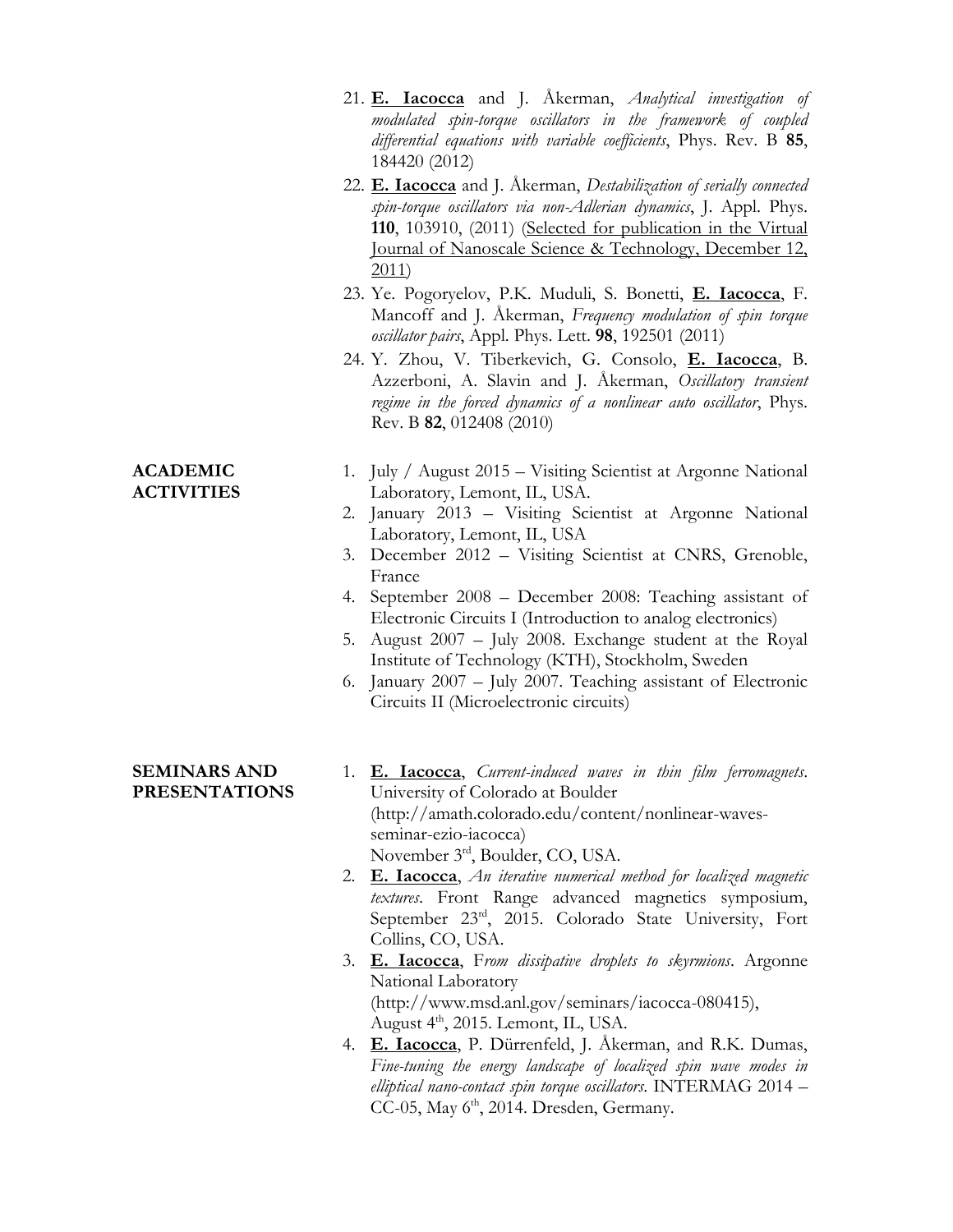- 5. O. Heinonen, **E. Iacocca**, and J. Åkerman, *Mode-hopping, coexistence, and linewidth broadening in a two-mode spin torque*   $\overrightarrow{oscillator}$ . MMM 2013 – EH-11, November  $\overrightarrow{7}$ <sup>th</sup>, 2013. Denver, USA.
- 6. **E. Iacocca**, R.K. Dumas, L. Bookman, S.M. Mohseni, S. Chung, M. Hoefer, and J. Åkerman, *Confined dissipative droplet solitons in spin-valve nanowires with perpendicular magnetic*  anisotropy. MMM 2013 - CB-07, November 6<sup>th</sup>, 2013. Denver, USA.
- 7. **E. Iacocca**, R.K. Dumas, L. Bookman, S.M. Mohseni, S. Chung, M. Hoefer, and J. Åkerman, *A quasi-one-dimensional dissipative droplet in nanowire spin-valves with perpendicular magnetic*  anisotropy. Magnonics 2013, August 7<sup>th</sup>, 2013. Varberg, Sweden.
- 8. **E. Iacocca**, S.M. Mohseni, S. Chung, R.K. Dumas, M. Hoefer, and J. Åkerman, *Magnetic droplet driven domain-wall injection in spin-valve nanowires with perpendicular magnetic anisotropy*. HMM 2013 – WAO-10, May 15<sup>th</sup>, 2013. Taormina, Italy.
- 9. **E. Iacocca**, R.K. Dumas, S. Bonetti, S.R. Sani, S.M. Mohseni, Olle Heinonen, and J. Åkerman, *Micromagnetic simulations of highly non-linear modes in spin torque oscillators: propagating, solitonic and magnetic dissipative droplet modes*. Argonne National Laboratory (http://www.msd.anl.gov/seminars/iacocca-011013), January  $10^{th}$ , 2013. Lemont, IL, USA.
- 10. **E. Iacocca**, R.K. Dumas, S. Bonetti, S.R. Sani, S.M. Mohseni, and J. Åkerman, *Current-induced dynamics in magnetic thin films: GPU accelerated micromagnetic simulations of non-linear spin wave modes.* SPINTEC, December 4<sup>th</sup>, 2012. Grenoble, France.
- 11. **E. Iacocca** and J. Åkerman, *Using frequency modulation of an injection-locked spin torque oscillator to resonantly determine its ringing frequency*. **INTERMAG** 2012 - CD-04, May 9<sup>th</sup>, 2010. Vancouver, Canada.
- 12. **E. Iacocca** and J. Åkerman, *Injection and modulation of spin*  torque oscillators. MACALO meeting, October 7<sup>th</sup>, 2011. Arlanda, Sweden.
- 13. **E. Iacocca** and J. Åkerman, *Mutual locking of spin torque oscillators: towards array synchronization*. Royal Institute of Technology. December 8<sup>th</sup>, 2010. Kista, Sweden.
- 1 P. Wills, **E. Iacocca**, and M. Hoefer, *Finite temperature effects on magnetic solitons*. Front Range advanced magnetic symposium, September 23rd, 2015. Colorado State University, Fort Collins, CO, USA.
- 2 M. Madami, **E. Iacocca**, S.R. Sani, G. Gubbiotti, S. Tacchi, R.K. Dumas, J. Åkerman, and G. Carlotti, *Propagating spin waves excited by spin-transfer-torque in nanocontact oscillators with tilted magnetization: a combined electrical and Brillouin light scattering*

**CONTRIBUTED POSTERS TO CONFERENCES**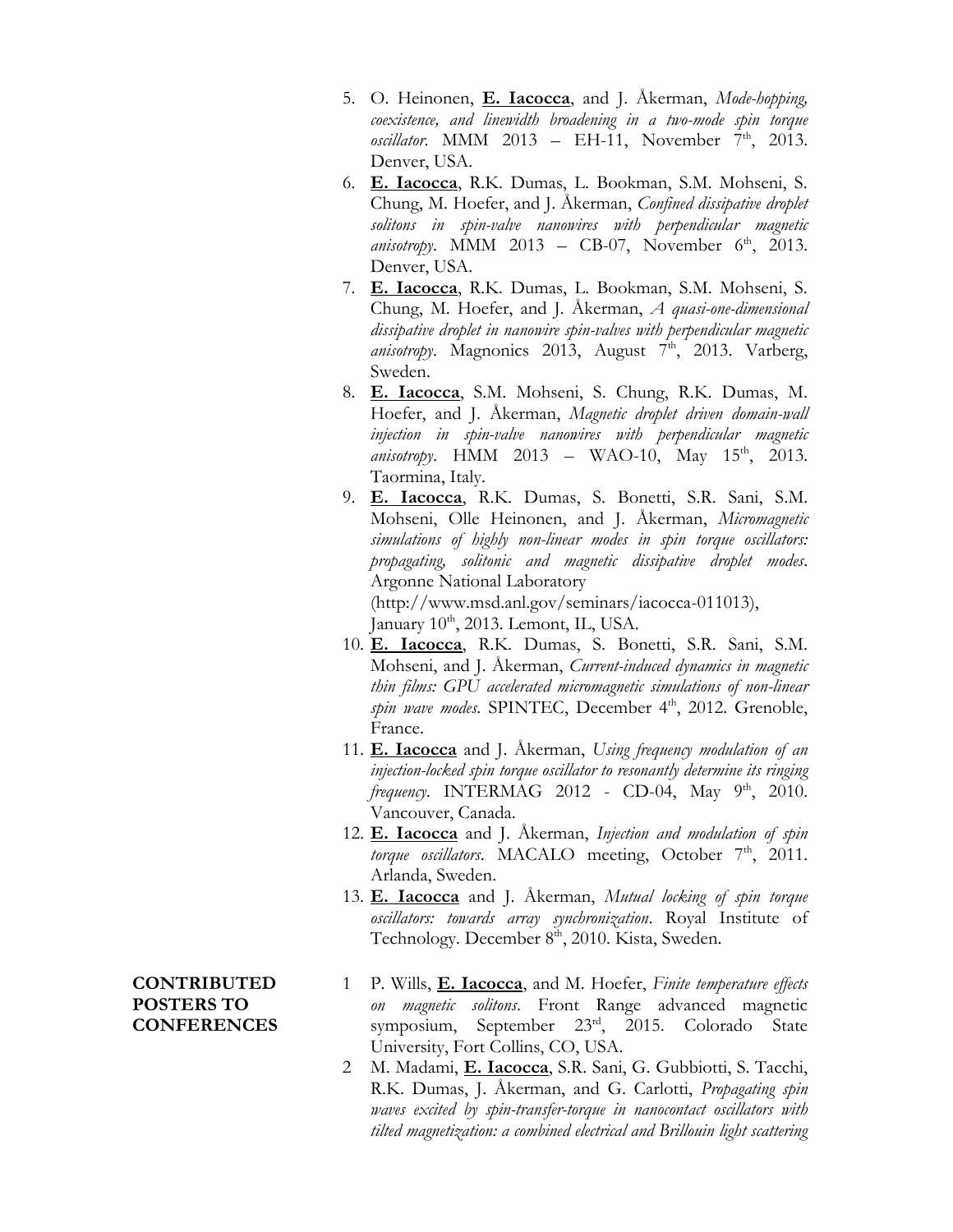study. INTERMAG 2014 - BT-05, May 5<sup>th</sup>, 2014. Dresden, Germany.

- 3 P. Dürrenfeld, **E. Iacocca**, M. Ranjbar, S. Chung, S.M. Mohseni, and J. Åkerman, *Magnetic roplets in spin-valve nanowires.* INTERMAG 2014 – GR-09, May 8<sup>th</sup>, 2014. Dresden, Germany.
- 4 Y. Zhou, **E. Iacocca**, R.K. Dumas, and J. Åkerman. *Magnetic droplet skyrmions*. INTERMAG 2014 – GR-14, May 8<sup>th</sup>, 2014. Dresden, Germany.
- 5 R. Sharma, P. Dürrenfeld, **E. Iacocca**, J. Åkerman, and P.K. Muduli, *Frequency noise in magnetic tunnel junction based spin torque oscillators*. MMM 2013, EU-09.
- 6 S. Chung, S.M. Mohseni, S.R. Sani, A. Eklund, **E. Iacocca**, and J. Åkerman, *Magnetic field annihilation of magnetic droplet solitons in nano-contact spin-torque oscillators*. MMM 2013, CP-02.
- 7 **E. Iacocca**, R.K. Dumas, L. Bookman, S.M. Mohseni, S. Chung, M. Hoefer, and J. Åkerman, *A quasi-one-dimensional dissipative droplet in nanowire spin-valves with perpendicular magnetic anisotropy*. JEMS 2013, TU-24.
- 8 P. Dürrenfeld, P.K. Muduli, **E. Iacocca**, and J. Åkerman, *Parametric excitation in a magnetic tunnel junction-based spin torque oscillator*. Joint MMM / INTERMAG 2013, BR-11.
- 9 **E. Iacocca** and J. Åkerman, *Analytical investigation of modulated spin torque oscillators in the framework of coupled differential equations with variable coefficients*. INTERMAG 2012, FR-04.
- 10 R.K. Dumas, **E. Iacocca**, S. Bonetti, S. Sani, M. Mohseni, A. Eklund, J. Persson, O. Heinonen and J. Åkerman, *Selfmodulation in nanocontact spin torque oscillators with in-plane anisotropy*. INTERMAG 2012, HS-07.
- 11 **E. Iacocca** and J. Åkerman, *Non-Adlerian transient dynamics destabilizes serial spin-torque oscillator synchronization*. Spin Master Voice 2011, Paris, France.
- 12 **E. Iacocca**, V. Puliafito, G. Consolo and J. Åkerman, *Instability in mutual synchronization of spin torque oscillators*. MMM 2010.
- 13 **E. Iacocca** and J. Åkerman, *Transient mutual phase locking and instability in spin torque oscillators*. NordicSpin'10.
- 14 **E. Iacocca**, Y. Zhou, J. Persson and J. Åkerman, *Spin torque oscillator phase locking to a noisy alternating current.* INTERMAG Europe 2008 International Magnetics Conference, DP-14, p. 139.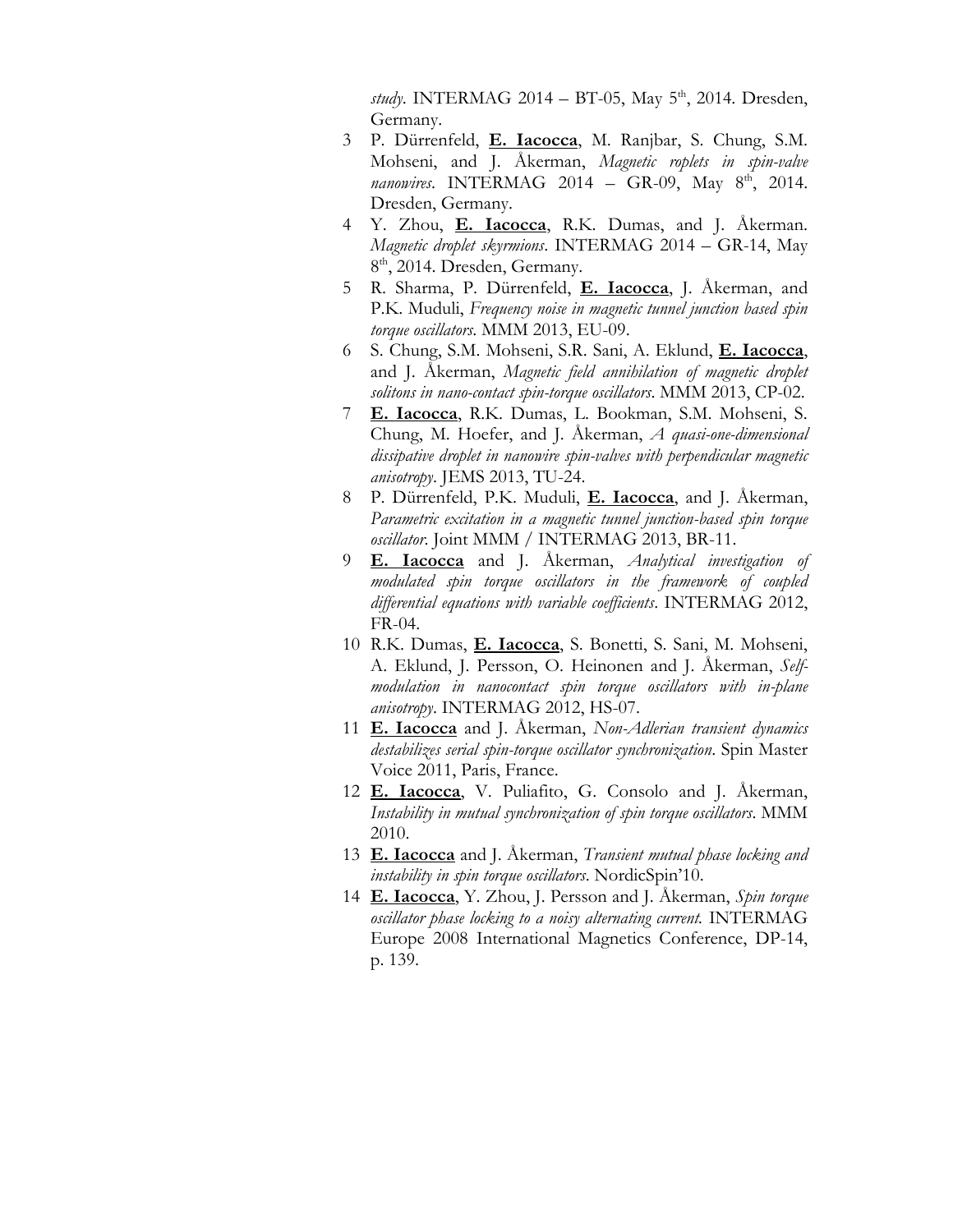# **ATTENDANCE TO CONFERENCES AND WORKSHOPS**

- 1. 2014. Spin torque and magnetic solitons workshop, Gothenburg, Sweden. June 6<sup>th</sup>.
- 2. 2014. INTERMAG, Dresden, Germany. May 4<sup>th</sup> to May 8<sup>th</sup>.
- 3. 2013. MMM, Denver, USA. November  $4<sup>th</sup>$  to November  $8<sup>th</sup>$ .
- 4. 2013. Joint European Magnetic Symposia (JEMS) 2013, Rhodes, Greece. August  $25<sup>th</sup>$  to August  $30<sup>th</sup>$ .
- 5. 2013. Magnonics 2013, Varberg, Sweden. August  $4<sup>th</sup>$  to August 8<sup>th</sup>.
- 6. 2013.  $9<sup>th</sup> International Symposium on hysteresis modelling$ and micromagnetics (HMM), Taormina, Italy. May  $13<sup>th</sup>$  to May  $15^{\text{th}}$ .
- 7. 2013. Joint MMM INTERMAG, Chicago, USA. January  $14<sup>th</sup>$  to January  $18<sup>th</sup>$ .
- 8. 2012. International Workshop on Advanced Micromagnetics (IWAM), San Diego, USA. May 21<sup>st</sup> to May  $22^{\text{nd}}$ .
- 9. 2012. INTERMAG, Vancouver, Canada. May 7<sup>th</sup> to May  $11^{th}$ .
- 10. 2012. NordicSpin'12, Varberg, Sweden. April 22nd to April  $25^{\rm th}$ .
- 11. 2011. Spin Master Voice workshop: "Challenges and opportunities of Spin-Transfer Nano-Oscillator", Paris, France. December 13th to December 16th.
- 12. 2011. MACALO (European project) update meeting. Arlanda, Sweden.
- 13. 2011. IEEE Magnetic Summer School. New Orleans, USA. May 23<sup>th</sup> to May 27<sup>th</sup>.
- 14. 2010. International Workshop on "Spin dynamics in nanomagnets: Dissipative vesus non-dissipative processes", Duisburg, Germany. October 18<sup>th</sup> to October 20<sup>th</sup>.
- 15. 2010. International Workshop on "Spin-torque related phenomena in magnetic nanostructures", Duisburg, Germany. October  $13<sup>th</sup>$  to October  $15<sup>th</sup>$ .
- 16. 2010. NordicSpin'10, Gimo, Sweden. May 7<sup>th</sup> to May 9<sup>th</sup>.
- 17. 2009. Multicore Day 2009. Kista, Sweden. September 4<sup>th</sup>.
- 18. 2008. INTERMAG, Madrid, Spain. May 4<sup>th</sup> to May 8<sup>th</sup>.
- 19. 2008. NordicSpin '08, Gimo, Sweden. April 22<sup>th</sup> to April  $25<sup>th</sup>$ .